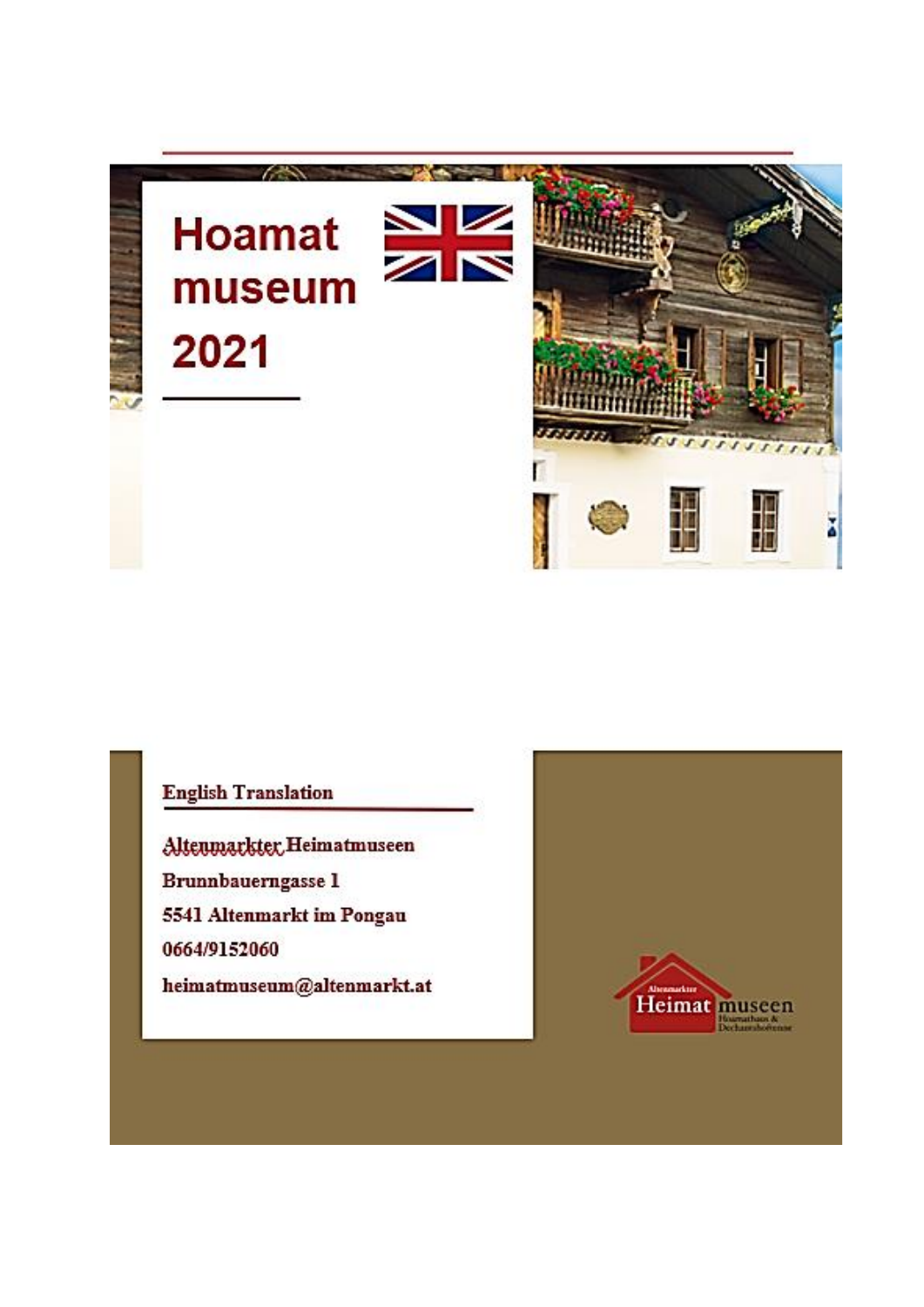# Inhalt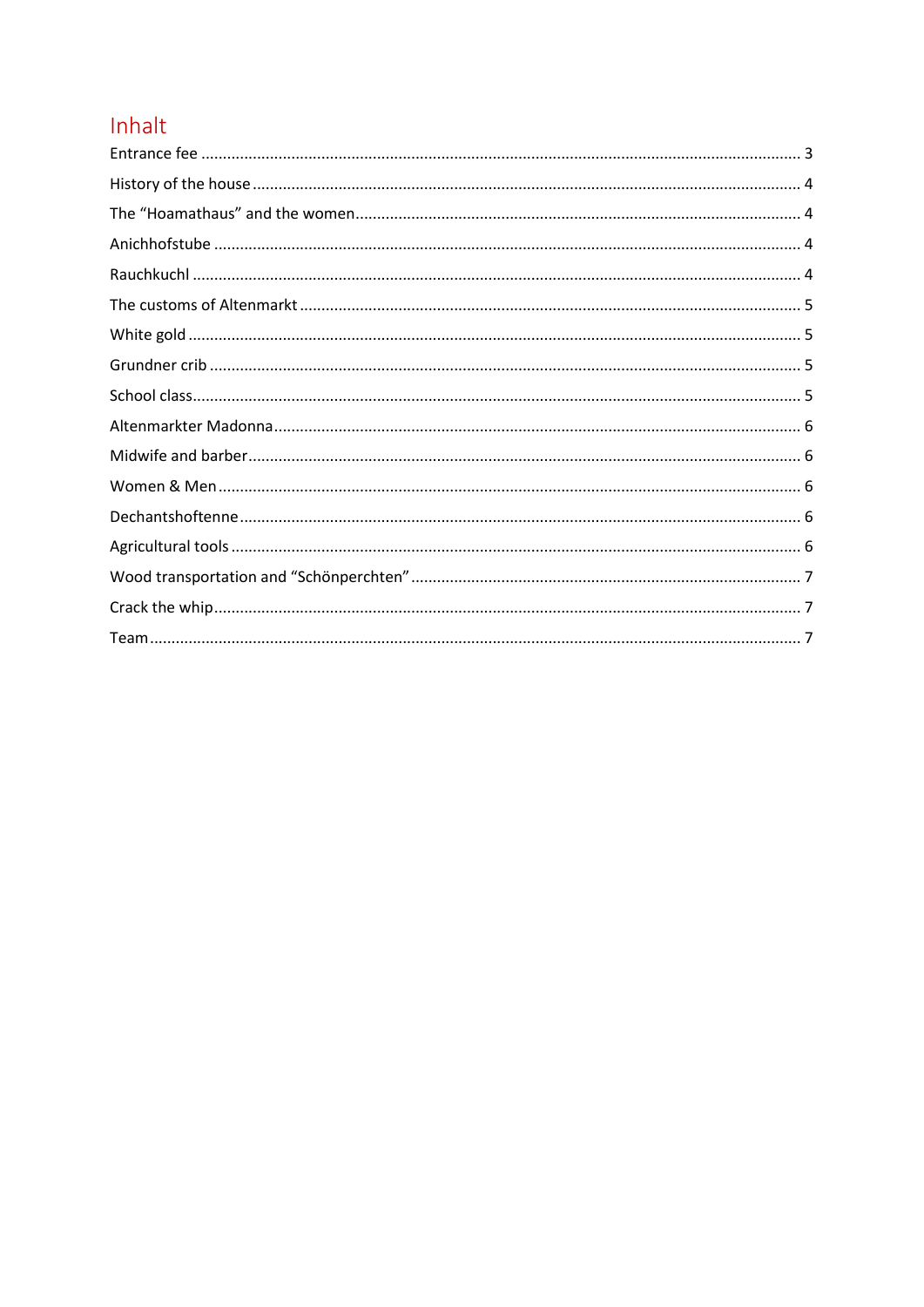#### <span id="page-2-0"></span>Entrance fee

Hoamathaus or Dechantshoftenne

adults:  $\in$  5,--

children (in the age between 6-15):  $\epsilon$  3,--

discounter price:

adults:  $\in$  4,--

children (in the age between 6-15):  $\epsilon$  2,50

Hoamathaus and Dechantshoftenne adults:  $\in$  6,-children (in the age between 6-15):  $\epsilon$  4,--

discounter price:

adults:  $\in$  4,50

children (in the age between 6-15):  $\epsilon$  3,--

Hoamathaus, Dechantshoftenne und Pfarrkirche adults:  $\epsilon$  7,-children (in the age between 6-15):  $\epsilon$  5,--

discounter price: adults:  $\in$  5,-children (in the age between 6-15):  $\epsilon$  3,50

discount for: groups starting with 10 People owner of a Salzburg Familienpass member of Raiffeisen bank kids under 6 years pay no entrance fee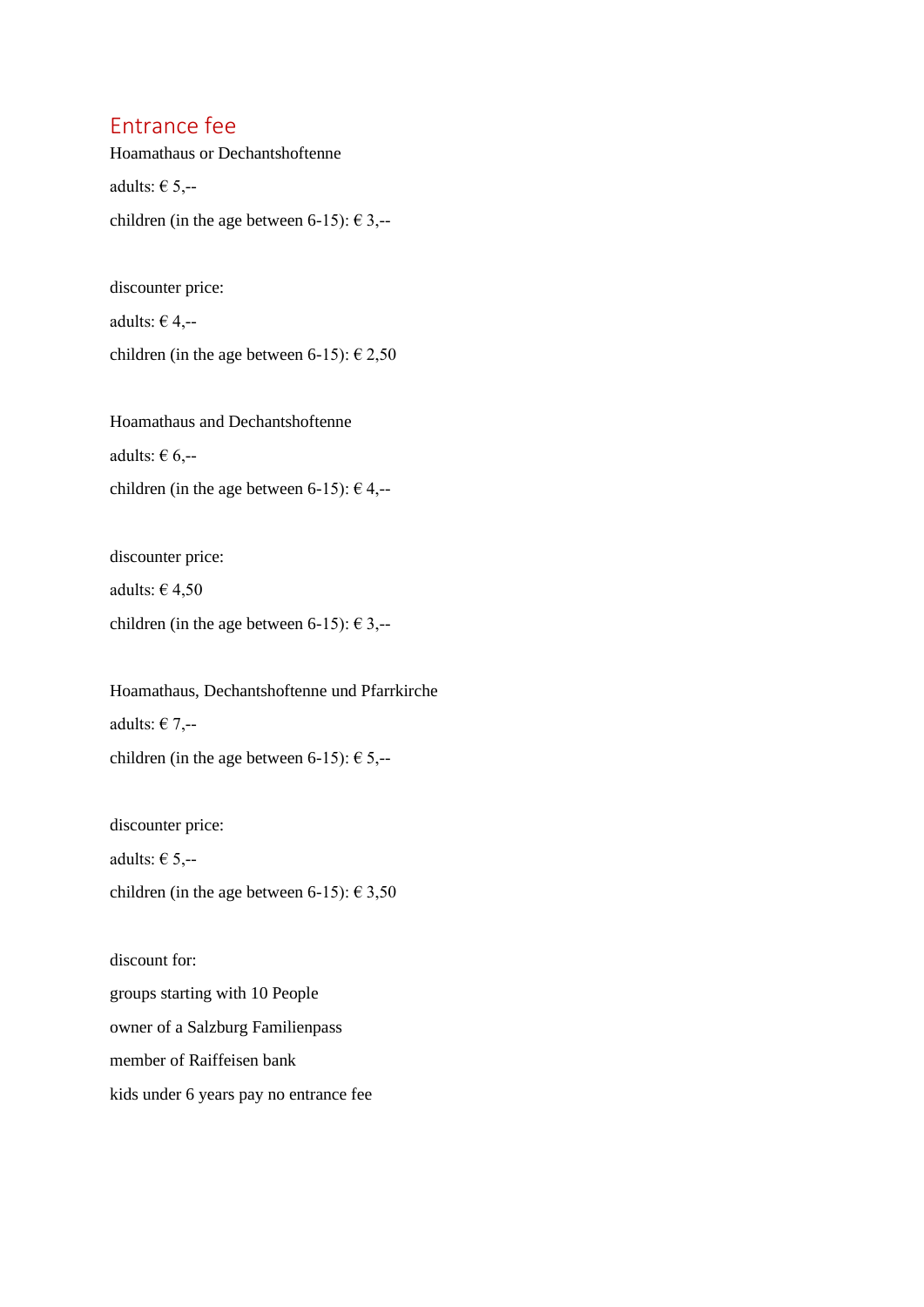### <span id="page-3-0"></span>History of the house

Probably established by a fraternity. It was first documented in 1408. Old and sick people found shelter in the "Bruderhaus" (= house of the brothers) and for this lifelong shelter, they gave them their whole capital which is mostly 70-100 Gulden. Since 1938 it is under communal property but remained an old people's home until 1970. In the same year, the "Bruderhaus" turned into a museum and the museum got its new name "Hoamathaus" (home country museum) with the reconstruction of the building. Museumfounder an first curator was Kasper Fritzenwallner

## <span id="page-3-1"></span>The "Hoamathaus" and the women

The Altenmarkter "Hoamathaus" is not only a museum of the country, it also wants to show the historical perspective of the women in Altenmarkt until the 1960s. How did women live and work during this period of time? The assistance of the sick and old people in this house has been taking care of over centuries by only women. You couldn't think of a farmer's life without a woman, she had to take care of so many various areas on the farm.

## <span id="page-3-2"></span>Anichhofstube



take care of her grandchildren. There has been still some generational tension between the family members.

#### <span id="page-3-3"></span>Rauchkuchl

The farmer's wife was responsible to always have enough and ontimed food on the table. She cooked in a "Rauchkuchl" (smoke kitchen) on an open fireplace with a chimney. On a middle-sized farm, she had to provide food for about 25 people, because there haven´t been any fridges in the early time period Food got preserved with the help of salt, oil and vinegar as well as with the help of "smoking".



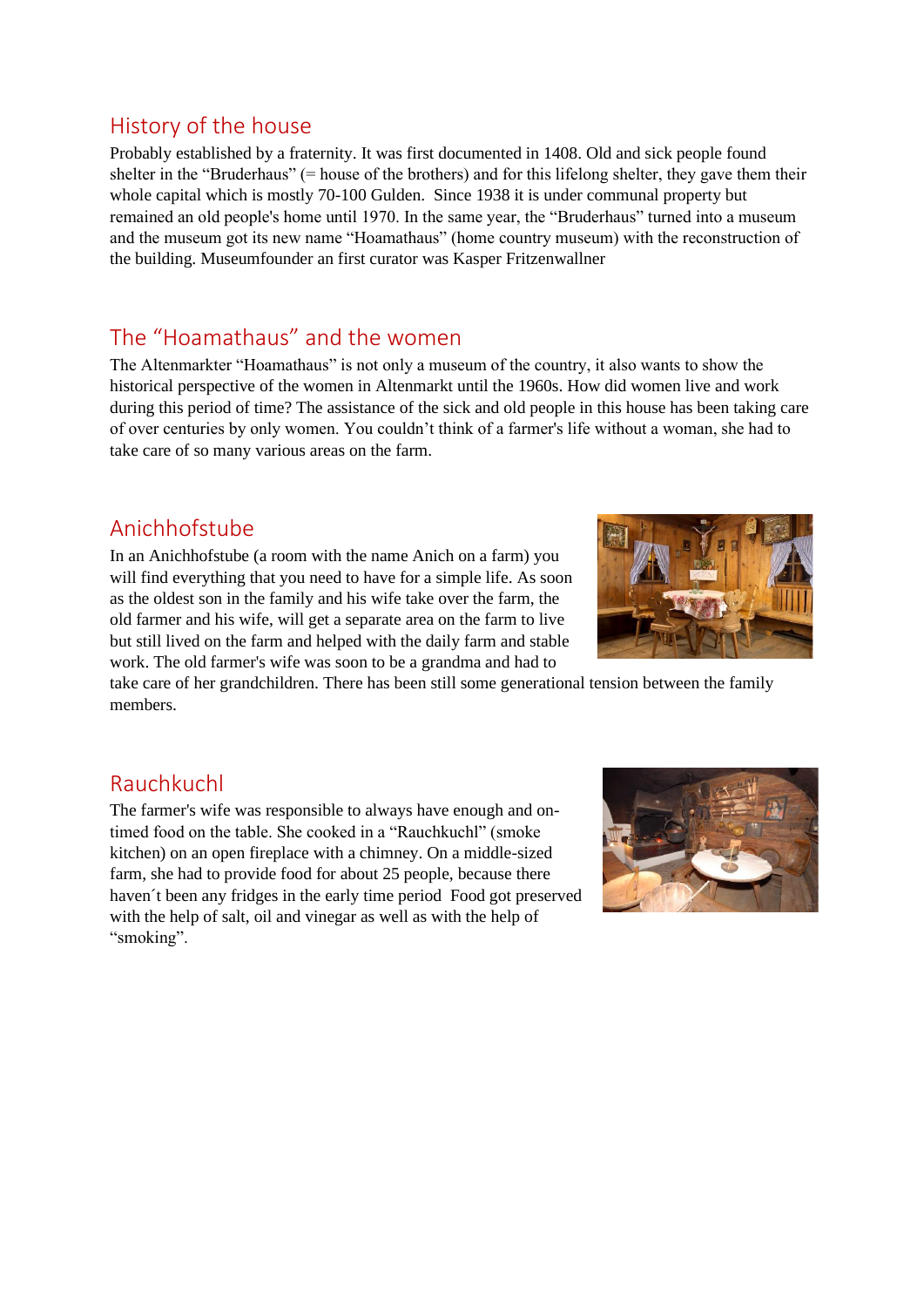## <span id="page-4-0"></span>The customs of Altenmarkt

Today a Marketenderin (sutler) is pretty dressed in a hat a dress and most important: a liquor barrel filled with Schnaps. During the war, the sutler women took care of the military troops with medical resources. In Austria, we have a club with marksmen for diverse festivals religious or not.

Every four years, there is a small festival in Altenmarkt around the 6th of January. Then the "Perchten" masks will leave the Museum to use for the "Perchtenlauf". 280 People take an active part in this running. There is a difference between the "schiachn" (ugly) and the "schönen" (pretty) ones. You can hear them from far away, as they have a loud and dull bell on their back. Women are not allowed to take part in the Perchtenlauf.

#### <span id="page-4-1"></span>White gold

In the last years, Altenmarkt has changed drastically. In early 1960 it was a farmer's village, while today it became a well-known winters destination and with the help of our "white gold" – the snow, we got a big boom in the economy as well as in tourism. World-wide known athletes are based here in Altenmarkt and important

companies opened their doors for our customers. Also during the summer season, we got lots of guests, enjoying our magnificent mountain area. Especially for women there have been revealed new job areas in our guest- and service industry.

#### <span id="page-4-2"></span>Grundner crib

After the protestant replacement around 1731/32 lots of houses and barns have been empty. A Tyrolian weaver bought the "Grundner house" and instead of the weaving loom, he set up the Grundner crib. Overall he made 120 figures, 80 of them movable and every Christmas time he showed the Christmas story and scenes of a farmer's life.

#### <span id="page-4-3"></span>School class

School meant for a lot of children some distraction from the hardworking day on a farm. The school way was mostly long but also fun. Especially in the Winter, some children ran tired into the school hours because some of them had to go to do some stable work before school.







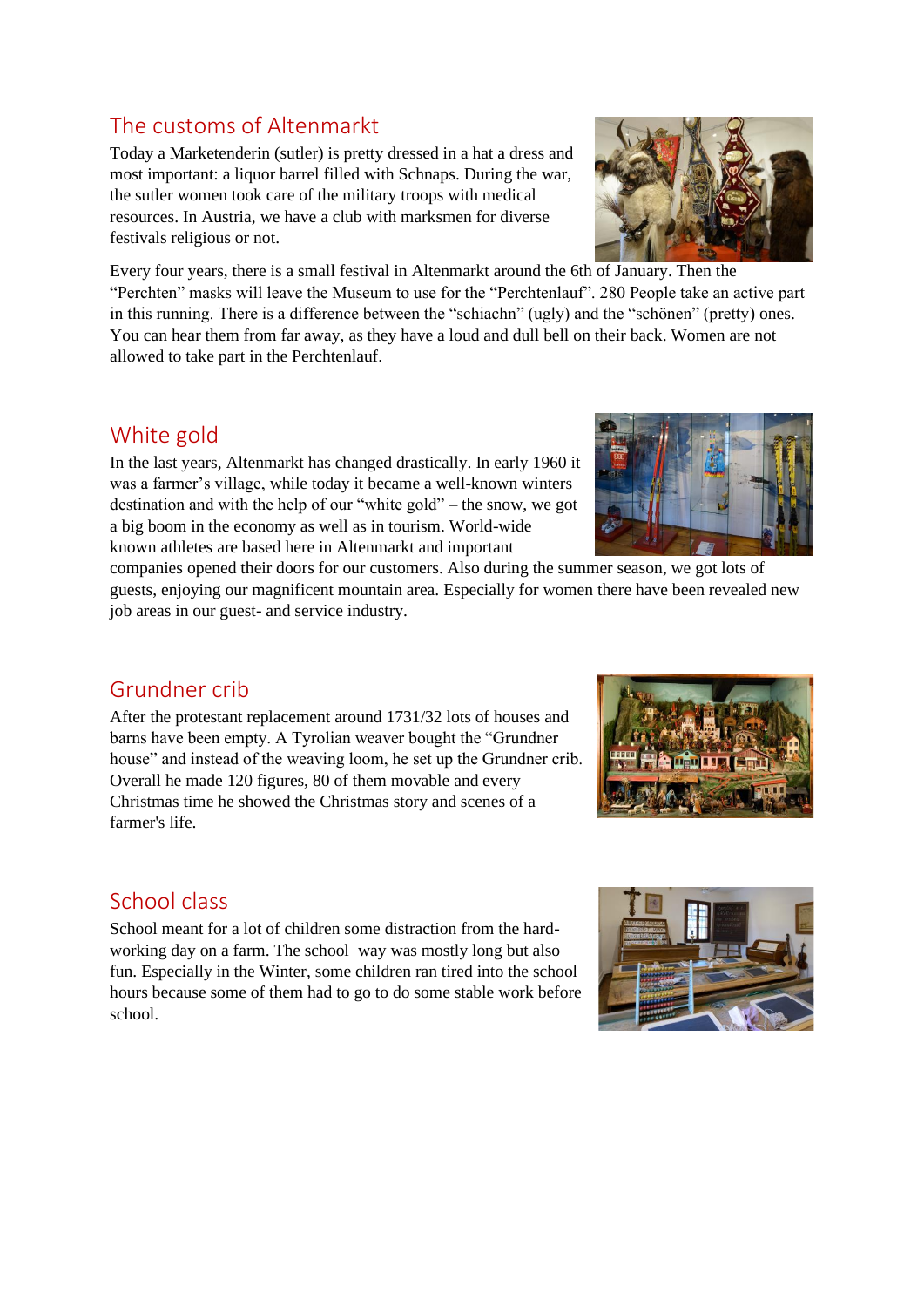### <span id="page-5-0"></span>Altenmarkter Madonna

The duties of women in the church have been to help in the sacristan and to help in the pastor's household. Sundays and holidays have been a welcome diversity from the hard daily work. The visitors of the church came with every will, no matter how long the way to the church has been by foot. The church was dedicated to mother marry. Especially worth seeing is the "schöne Madonna" that has been in Altenmarkt since 1393. Since September 2014, you can see her again in the church. She is a unique artwork in Europe!



## <span id="page-5-1"></span>Midwife and barber

Giving birth was not always easy. It was a risk for both mother and her child. To be a midwife meant to be on her way to a woman giving birth no matter what weather there is outside, on a farm with no electricity or water but as soon as the baby was born everything was worth it.

A barber is a surgeon and a midwife at the same time, he tried to help his patient with his self-owned knowledge in medicine.

#### <span id="page-5-2"></span>Women & Men

The traditional dress of Austria and Germany – the "Tracht" or as we say in Austria the "dirndl" and the uniforms of our Austrian men have played a major role in our daily life. The dirndl has always been there, you can´t think of an occasion without it. Dirndl and uniforms have been the expressions of the different memberships but also an expression of a status symbol.

#### <span id="page-5-3"></span>Dechantshoftenne

The Dechantshoftenne (stable) is on the property of the parish of Altenmarkt since the beginning of the 20th century it is about 140 hectares big with a huge stock of animals. The stable was not only used for the animals, it was also essential for a warehouse for food and as a impute for farming tools. Since 1981 was the stable part of the Heimatmuseum and today it is a showroom for agriculture tools from earlier times.

## <span id="page-5-4"></span>Agricultural tools

As already mentioned, you can see lots of agricultural tools of the earlier time in the Dechantshoftenne. From big worth is a weaving loom that is still in function as well as the old grinder. Most of the exhibits are used for crafts, there are others for the river barriers and an old exhibit of a fire truck.